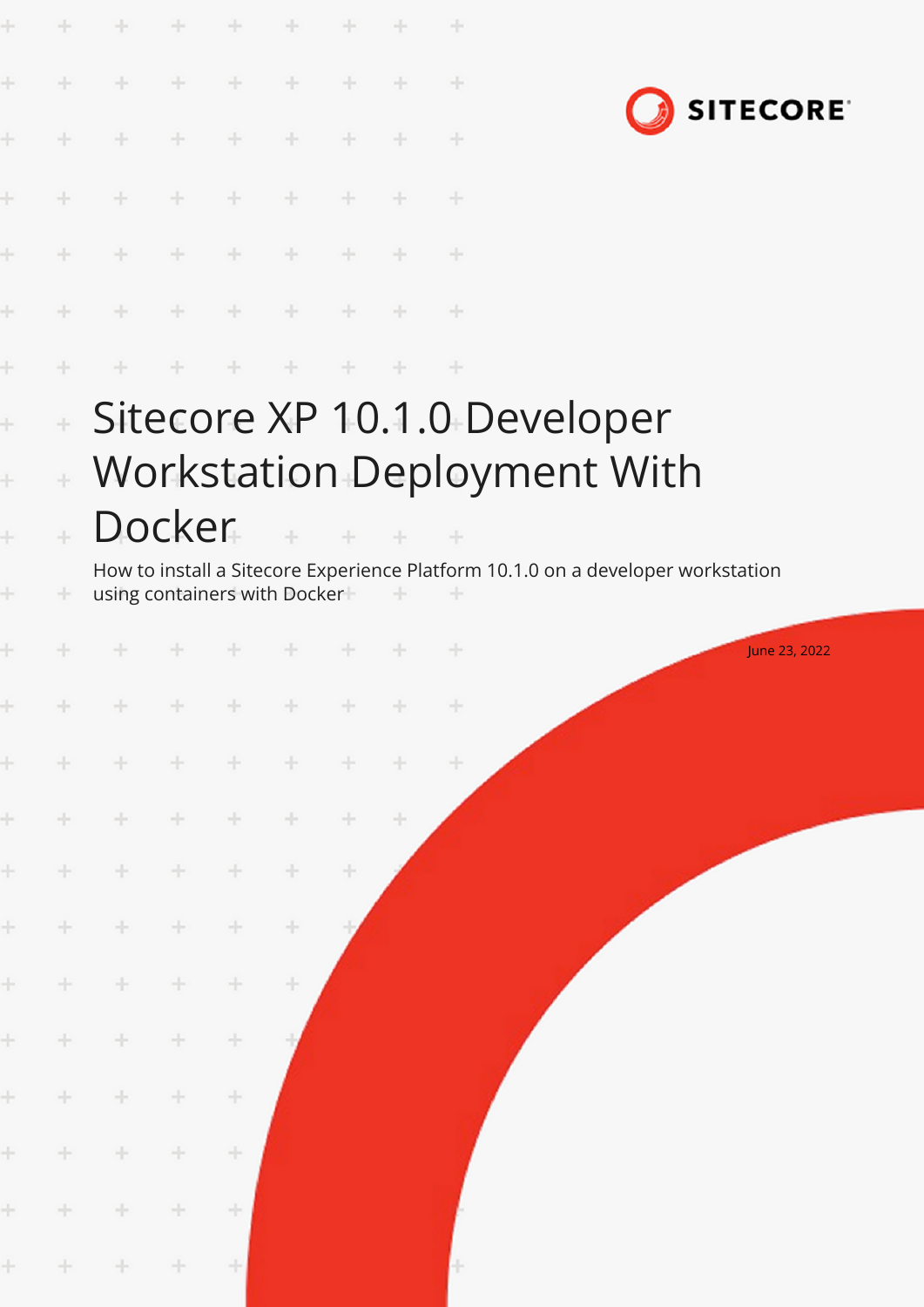

# **Table of Contents**

| 3.5.2. I can only see the main Sitecore log files for the Sitecore roles containers  18 |  |
|-----------------------------------------------------------------------------------------|--|
|                                                                                         |  |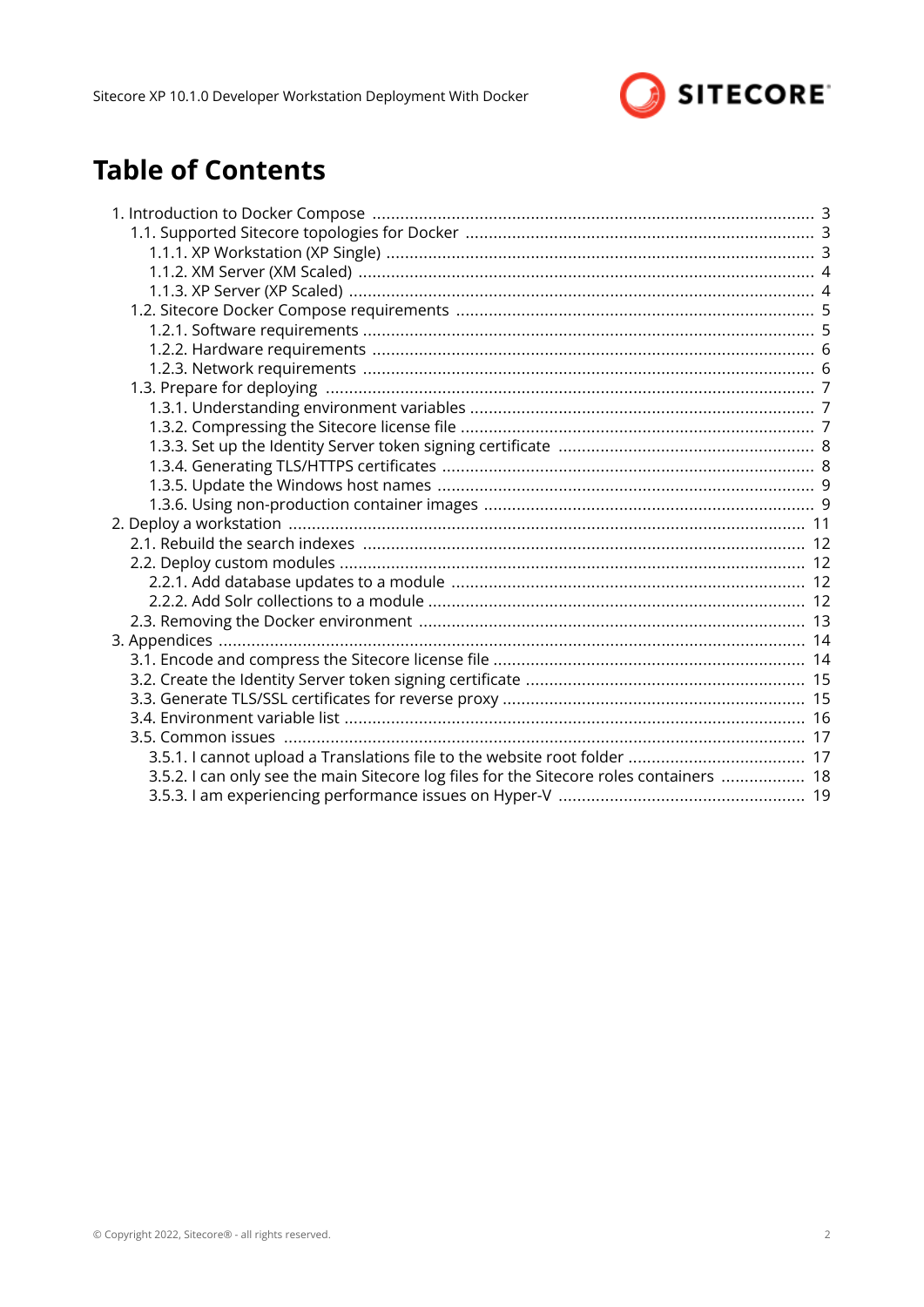

# <span id="page-2-0"></span>**1. Introduction to Docker Compose**

Sitecore Experience Platform uses Docker Compose as the container orchestrator on developer workstations. Docker Compose is a simple container deployment tool that is bundled with Docker for Windows. You can use other tools to deploy Sitecore container images but we recommend that you use Docker Compose to deploy the containers that form the Sitecore Experience Platform.

This chapter contains the following sections:

- Supported Sitecore topologies for Docker
- [Sitecore Docker Compose requirements](#page-4-0)
- [Prepare for deploying](#page-6-0)

# **1.1. Supported Sitecore topologies for Docker**

You can install Sitecore XP on developer workstations using Docker containers.

Sitecore XP for Docker supports the following topologies:

- XP Workstation (XP Single)
- XM Server (XM Scaled)
- XP Server (XP Scaled)

All three topologies are included in the Sitecore Container Deployment package you can download from the [Sitecore download page](https://dev.sitecore.net/Downloads/Sitecore_Experience_Platform.aspx).

### **1.1.1. XP Workstation (XP Single)**

The Sitecore Experience Platform Workstation for Docker topology, also known as *XP0*, is for developer workstation environments only. This topology is designed to reduce memory overhead, reduce download size, improve startup/shutdown time, and reduce complexity.

| Role type      | Sitecore role                   |
|----------------|---------------------------------|
| Production     | Sitecore Identity Server        |
| Non-production | Content Management (Standalone) |
|                | xConnect Server (Standalone)    |
|                | xConnect Search Indexer         |
|                | xDB Automation Engine           |
|                | <b>Cortex Processing Engine</b> |
|                | Microsoft SQL Server            |
|                | Apache Solr                     |

The XP0 topology supports the following Sitecore roles: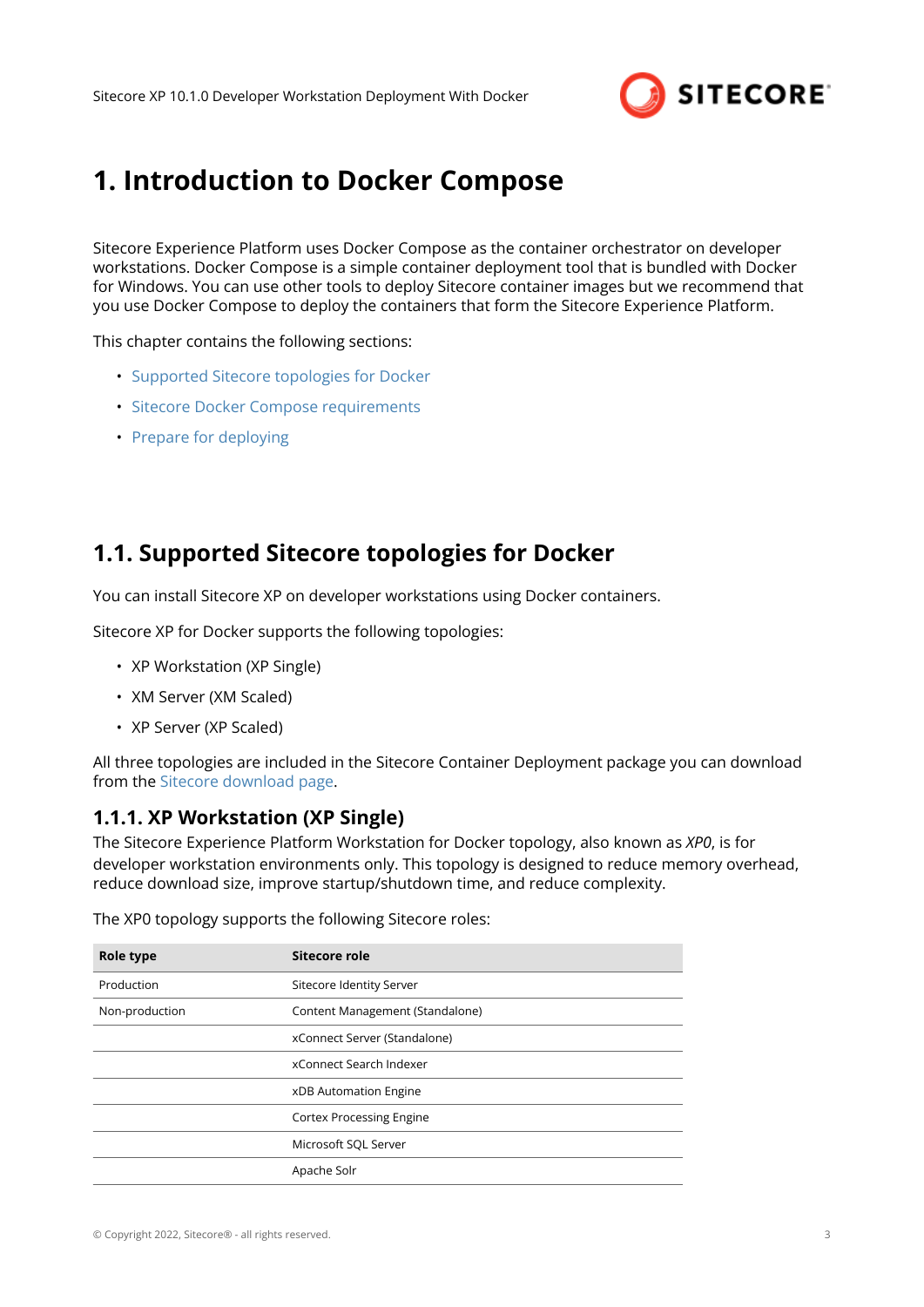

<span id="page-3-0"></span>

| Role type | Sitecore role          |
|-----------|------------------------|
|           | RedisLabs Redis Server |
|           | Traefik Reverse Proxy  |

For a list of the supported environment variables, in the Container Deployment Package, in the Docker Compose folder for the XP0 topology, see the environment variable configuration file.

## **1.1.2. XM Server (XM Scaled)**

The Sitecore Experience Manager Server for Docker topology, also known as *XM1*, is suitable for use in both production and non-production environments.

### **NOTE**

To reduce deployment time and lower the resource overhead in non-production environments, you can remove the Content Delivery role from the Docker Compose configuration.

The XM1 topology supports the following Sitecore roles:

| Role type      | Sitecore role             |
|----------------|---------------------------|
| Production     | <b>Content Management</b> |
|                | <b>Content Delivery</b>   |
|                | Sitecore Identity Server  |
| Non-production | Microsoft SQL Server      |
|                | Apache Solr               |
|                | RedisLabs Redis Server    |
|                | Traefik Reverse Proxy     |

For a list of the supported environment variables, in the Container Deployment Package, in the Docker Compose folder for the XM1 topology, see the environment variable configuration file.

## **1.1.3. XP Server (XP Scaled)**

The Sitecore Experience Platform Server for Docker topology, also known as *XP1*, is suitable for use in both production and non-production environments.

The resources required to run the XP1 topology in a non-production environment can be significant but are required to mimic the exact configuration that is used in production environments. In non-production environments, it is best practice to use a workstation that meets the minimum [workstation hardware requirements.](#page-5-0)

The XP1 topology supports the following Sitecore roles:

| Role type  | Sitecore role             |
|------------|---------------------------|
| Production | <b>Content Management</b> |
|            | <b>Content Delivery</b>   |
|            | Sitecore Identity Server  |
|            | xDB Processing            |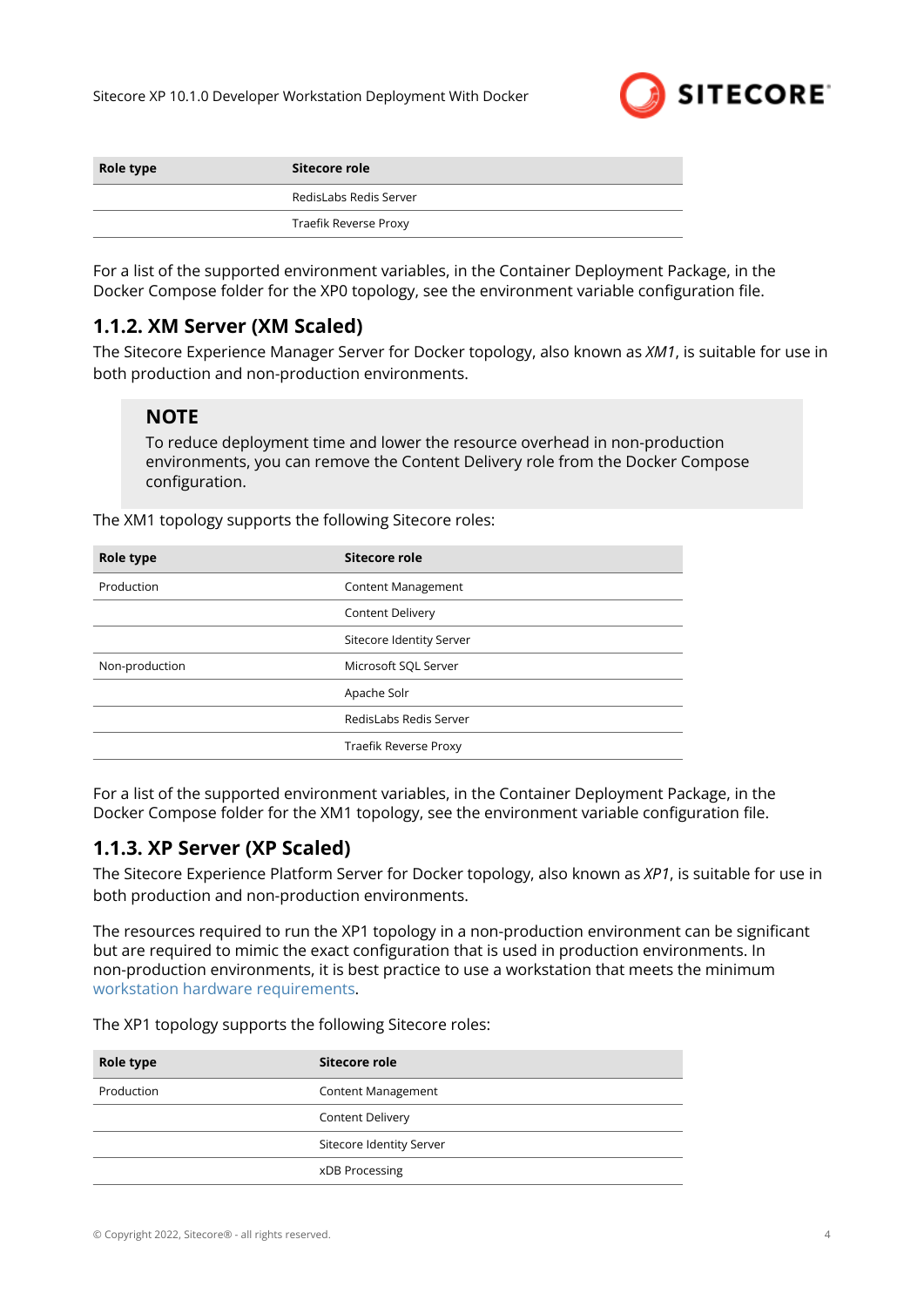

<span id="page-4-0"></span>

| Role type      | <b>Sitecore role</b>            |
|----------------|---------------------------------|
|                | xConnect Collection             |
|                | xConnect Search                 |
|                | xDB Automation Operations       |
|                | xDB Automation Reporting        |
|                | xDB Reference Data              |
|                | <b>Cortex Processing</b>        |
|                | <b>Cortex Reporting</b>         |
|                | xConnect Search Indexer         |
|                | xDB Automation Engine           |
|                | <b>Cortex Processing Engine</b> |
| Non-production | Microsoft SQL Server            |
|                | Apache Solr                     |
|                | RedisLabs Redis Server          |
|                | Traefik Reverse Proxy           |

For a list of the supported environment variables, in the Container Deployment Package, in the Docker Compose folder for the XP1 topology, see the environment variable configuration file.

# **1.2. Sitecore Docker Compose requirements**

There are a number of requirements that your environment must fulfill before you can deploy containers with Sitecore Docker compose. These include:

- Software requirements
- [Hardware requirements](#page-5-0)
- [Network requirements](#page-5-0)

### **1.2.1. Software requirements**

You must have the following software installed in order to install Sitecore Experience Platform on Docker:

- One of the following operating systems:
	- Windows 10 1809 or later
	- Windows Server 1809 or later

### **NOTE**

For more information about Windows and containers, see [Microsoft's](https://docs.microsoft.com/en-us/virtualization/windowscontainers/about/) [documentation](https://docs.microsoft.com/en-us/virtualization/windowscontainers/about/).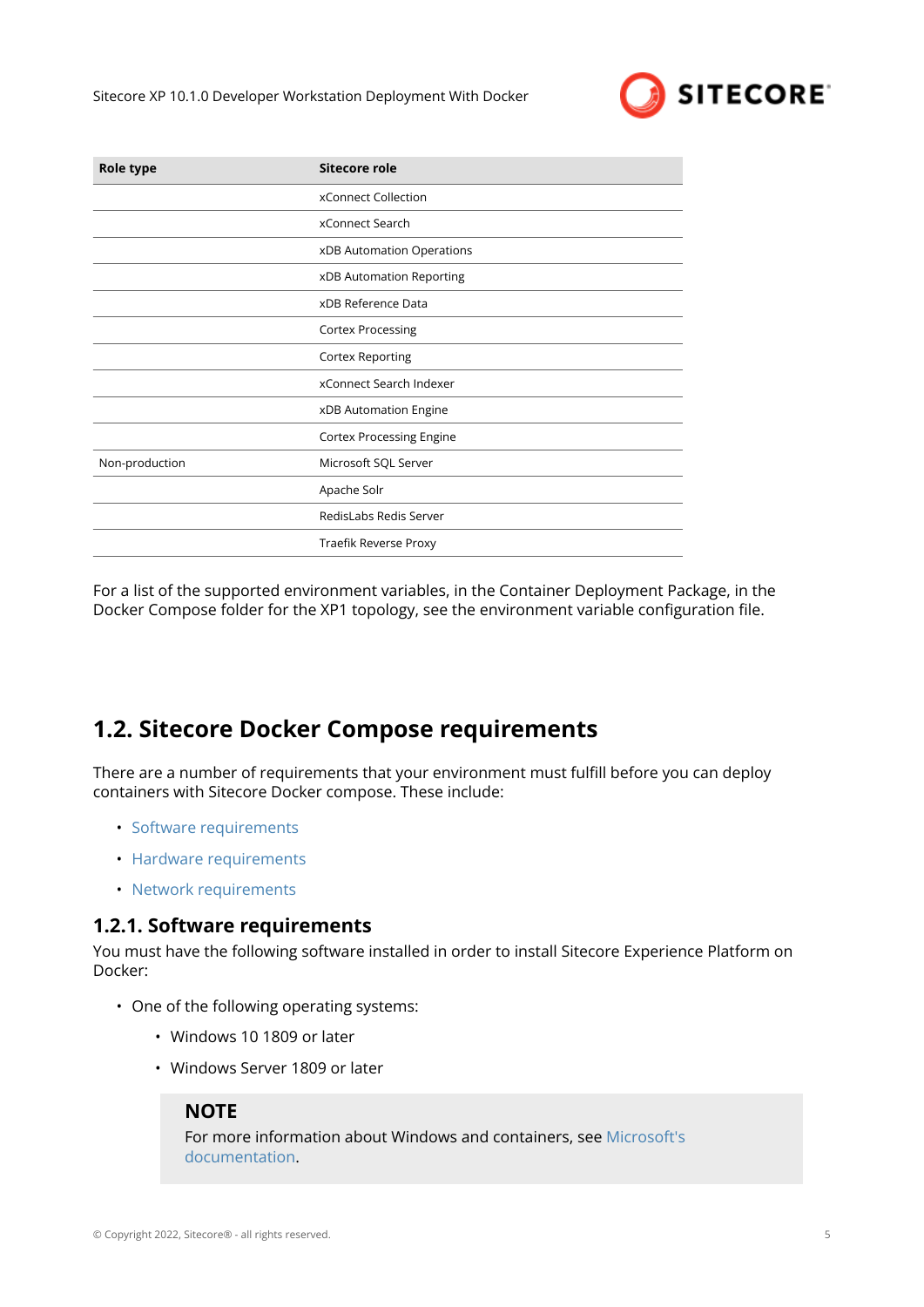

#### <span id="page-5-0"></span>• [Docker Desktop for Windows](https://docs.docker.com/docker-for-windows/install/)

In addition, you must download the Sitecore Container Deployment Package from the [Sitecore](https://dev.sitecore.net/Downloads/Sitecore_Experience_Platform.aspx) [download page.](https://dev.sitecore.net/Downloads/Sitecore_Experience_Platform.aspx)

The package includes, among other things, two configuration files that are required by Sitecore Docker Compose:

• docker-compose.yml

A Docker Compose configuration file that contains information about the different containers and configuration of each Sitecore role.

Studying this file can help you understand how the containers and the connection strings between the different roles function.

• .env

An environment variable configuration file that contains the configuration information for the environment you want to deploy. You can edit this file outside the main Docker Compose configuration.

### **1.2.2. Hardware requirements**

The recommended minimum requirements for your workstation in order for it to run Sitecore Experience Platform on Docker are:

• RAM

For the *XP1* server topology, we recommend a developer workstation with 32GB of RAM. For the *XM1* and *XP0* server topologies, we recommend a developer workstation with a minimum of 16GB of RAM.

• CPU

We recommend a quad-core processor or higher.

• Disk

The Sitecore container images require approximately 25 GB free space. It is best practice to use SSD disks for optimal performance when downloading and running Docker containers. The type of disks used for SQL Server and Solr can also have a significant impact on performance.

### **1.2.3. Network requirements**

Before you deploy the Sitecore containers you must ensure that the following required TCP ports are available:

| <b>Required port</b> | <b>Role</b> | <b>Description</b>     |
|----------------------|-------------|------------------------|
| 443                  | Traefik     | <b>HTTPS</b> proxy     |
| 8079                 | Traefik     | Traefik dashboard      |
| 8984                 | Solr        | Solr API and dashboard |
| 14330                | SOL         | <b>SQL Server</b>      |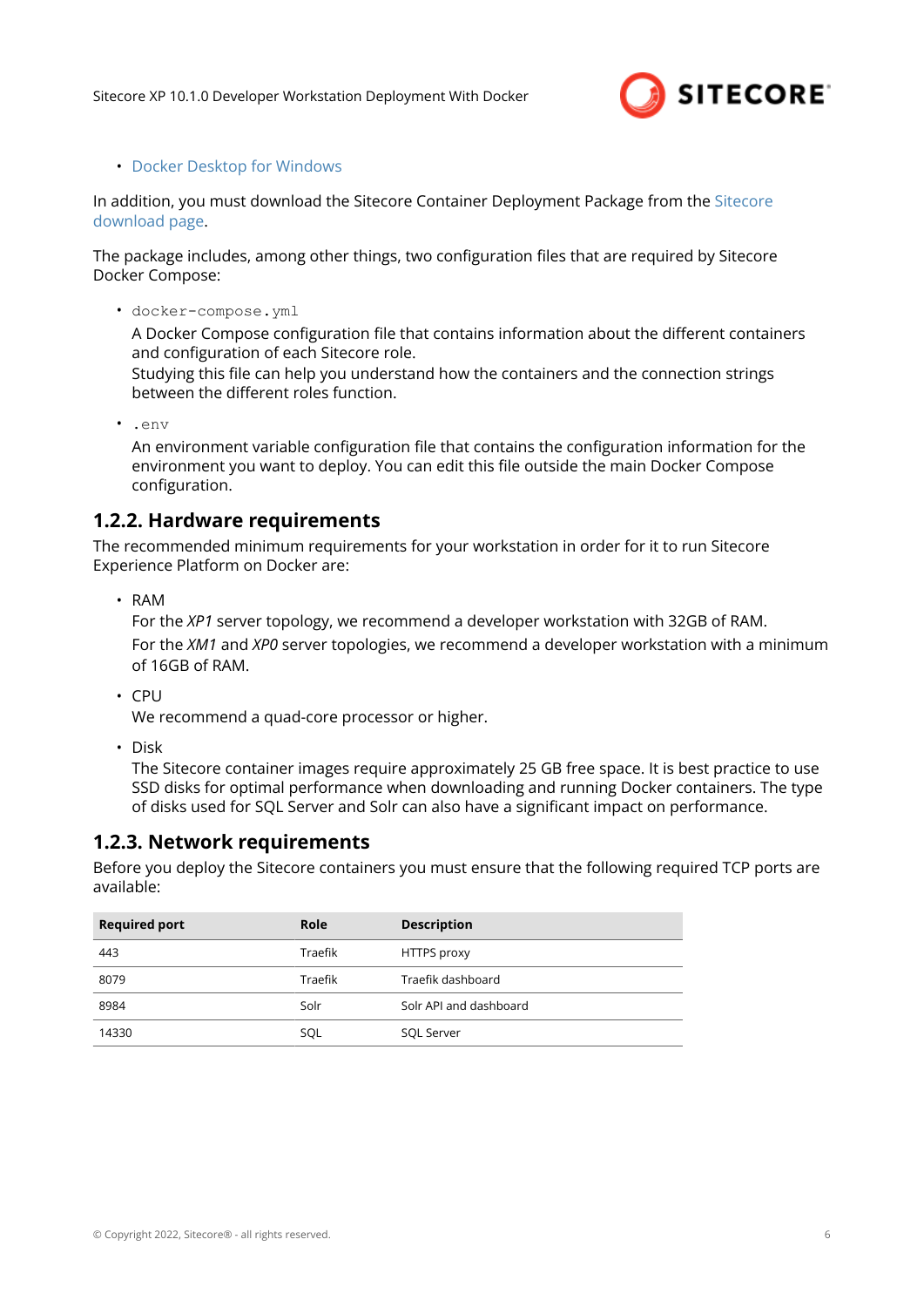

# <span id="page-6-0"></span>**1.3. Prepare for deploying**

Before you start the process of deploying the Sitecore XP containers, there are some concepts and procedures you need to be familiar with.

These concepts and procedures are:

- Understanding environment variables
- Compressing the Sitecore license file
- [Set up the Identity Server token signing certificate](#page-7-0)
- [Generating TLS/HTTPS certificates](#page-7-0)
- [Update the Windows host names](#page-8-0)
- [Using non-production container images.](#page-8-0)

### **1.3.1. Understanding environment variables**

Environment variables are the preferred mechanism for passing configuration settings into Sitecore containers.

The environment variable configuration file .  $env$  contains all the environment variables. Docker Compose loads these automatically during startup. The .env file for the Sitecore deployment is included in the Sitecore Container Deployment package.

## **IMPORTANT**

Each environment variable must fit inside a 30,000 character block in the .env file. If the size of the variable exceeds 30,000 characters, the system will [not deploy](https://devblogs.microsoft.com/oldnewthing/20100203-00/?p=15083) [successfully](https://devblogs.microsoft.com/oldnewthing/20100203-00/?p=15083).

If you want to reuse environment variables across multiple environments, you must set the environment variables in the Windows OS and remove the corresponding keys from the environment variable configuration file that is used by Docker Compose.

## **1.3.2. Compressing the Sitecore license file**

Sitecore license files are typically passed to container instances as an environment variable in string form. However, the Sitecore license file is very large and you must therefore compress and *Base64* encode it to conform with the maximum size allowed by Windows for all the environment variables.

The appendix [Encode and compress the Sitecore license file](#page-13-0) contains a sample PowerShell script you can use to convert a license file into a Base64 compressed string for use in an environment variable.

When you have compressed and encoded the license file, copy the string value to the SITECORE LICENSE variable in the environment variable configuration file or set it as a Windows system environment variable.

Some Sitecore license files are so large that they are incompatible with containers even after compression. This usually happens when the license file contains additional embedded HTML.

As a workaround, you can mount the license file as a Docker volume from the host to the c:\inetpub\wwwroot\app\_data\license.xml file inside the container. For more information and a configuration example, see the [Sitecore Container Development documentation](https://doc.sitecore.com/developers/101/developer-tools/en/run-your-first-sitecore-instance.html).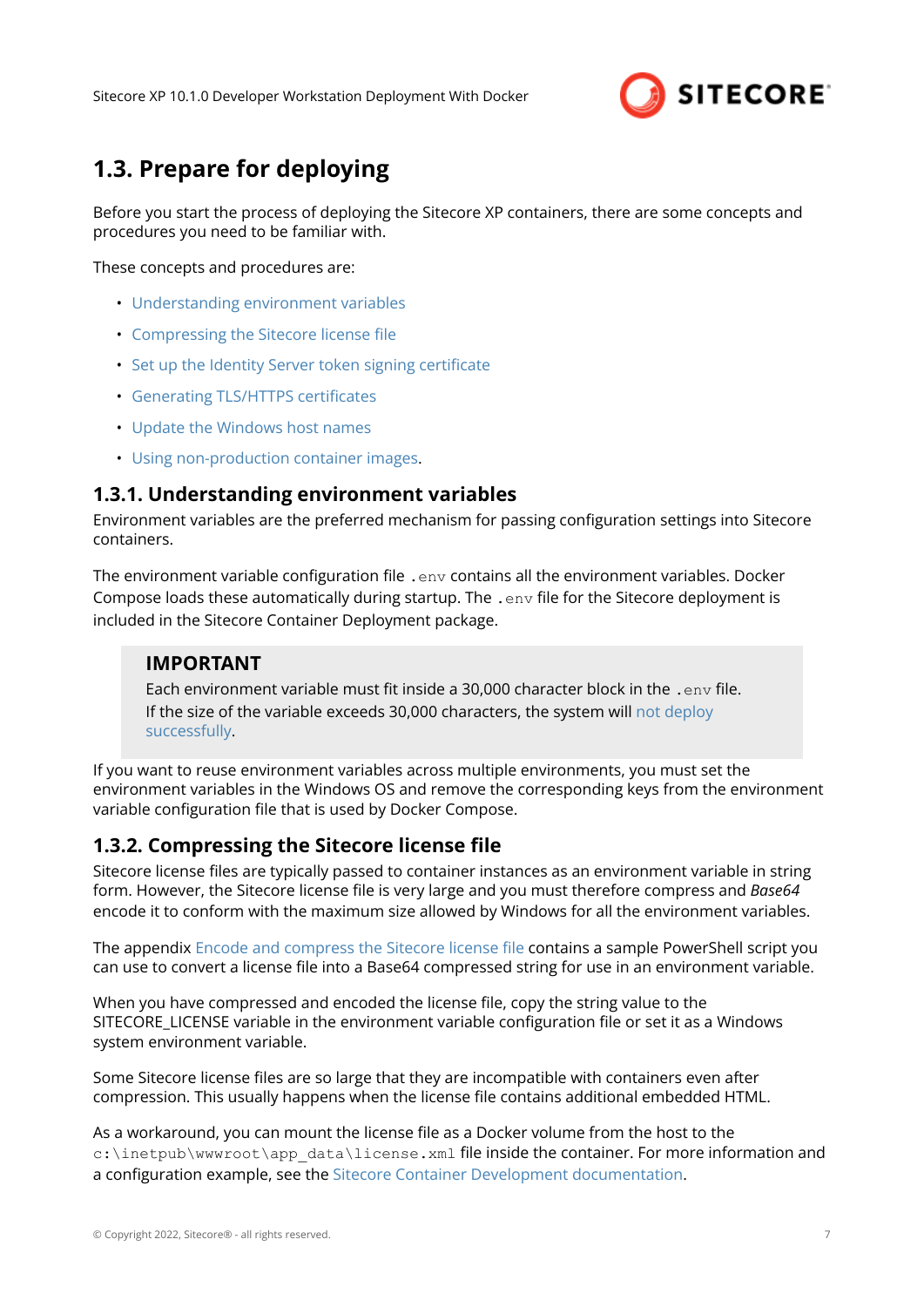

# <span id="page-7-0"></span>**1.3.3. Set up the Identity Server token signing certificate**

Sitecore Identity Server requires a private key certificate to sign the tokens that are passed between the server and the clients. You must generate this certificate, *Base64* encode it in string form, and pass it to the container as an environment variable.

To set up the certificate:

1. Use the sample script in [Create the Identity Server token signing certificate](#page-14-0) to generate a self-signed certificate. The script Base64 encodes the certificate and creates the SitecoreIdentityTokenSigning.txt file containing the certificate.

### **NOTE**

The script asks you to supply a certficate password. Make sure you write the password you choose down, as you need it to configure the certificate.

- 2. In the .env file, update the SITECORE ID CERTIFICATE variable with the certificate from the SitecoreIdentityTokenSigning.txt file.
- 3. In the .env file, update the SITECORE ID CERTIFICATE PASSWORD variable with the password that you supplied when you generated the certificate.
- 4. Save the .env file.

### **NOTE**

Instead of passing the Sitecore Identity Server certificate as an environment variable, you can mount it on the file system. For more information and a configuration example, see the [Sitecore Container Development documentation](https://doc.sitecore.com/en/developers/101/developer-tools/containers-in-sitecore-development.html).

## **1.3.4. Generating TLS/HTTPS certificates**

To satisfy modern browser requirements and provide a secure environment by default, you must generate certificates for TLS [\(Transport Layer Security](https://en.wikipedia.org/wiki/Transport_Layer_Security)) before you deploy the Sitecore containers. This ensures secure communication between the browser and the HTTPS reverse proxy container.

The default reverse proxy or edge router used by the Sitecore Experience Platform in Docker Compose is [Traefik](https://docs.traefik.io/). The Traefik edge router is used as a reverse proxy to the individual XP containers and terminates the TLS connections sent by the browser. For more information, see the [Traefik](https://docs.traefik.io/https/tls/) [documentation about TLS configuration](https://docs.traefik.io/https/tls/).

You can view the reverse proxy configuration in the Traefik dashboard. When you have completed the deployment, you can see the dashboards at [http://localhost:8079.](http://localhost:8079)

All internal communication between the Traefik edge router and the individual XP containers is sent unencrypted with the HTTP protocol.

You must use the HTTPS protocol between the reverse proxy and client browsers to support the secure browser cookies used by the Sitecore Content Management, Sitecore Content Delivery, and Identity Server roles.

The appendix [Generate TLS/SSL certificates for reverse proxy](#page-14-0) contains a sample script that generates the required certificates. When you have generated the self-signed root authority certificate and perhost TLS/SSL certificates, you must install the root authority certificate in the Trusted Root Certificate Authority store on all the clients.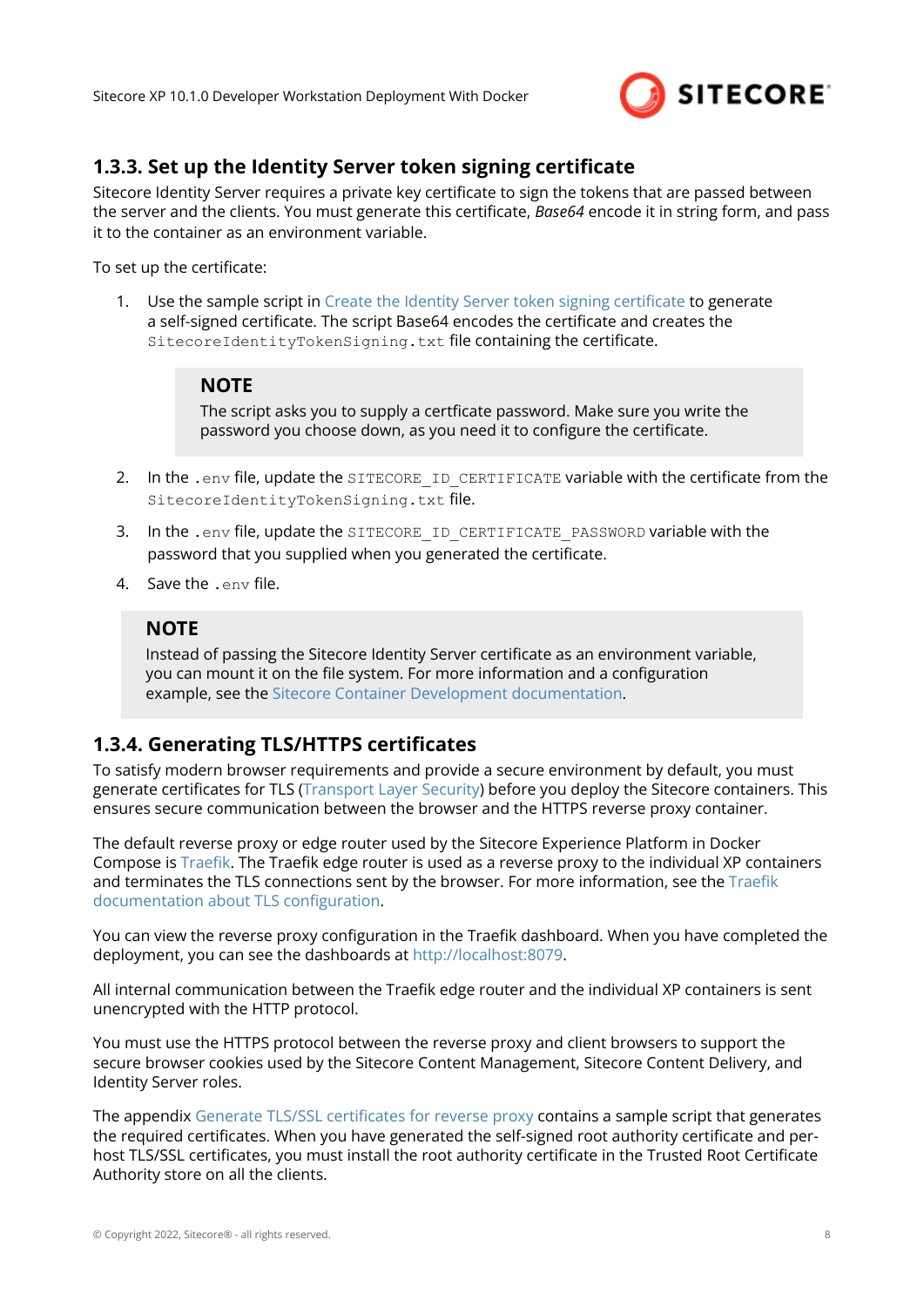

## <span id="page-8-0"></span>**1.3.5. Update the Windows host names**

To access the Sitecore application from a browser, you must add the host names that are used by the reverse proxy container to the Windows hosts file. The default host names vary depending on the topology you decide to deploy.

### **NOTE**

All the host names must point to the loopback IP address 127.0.0.1.

The following table lists the default hostnames for each topology:

| <b>Topology</b>      | Hostname        |
|----------------------|-----------------|
| XM Server (XM1)      | xm1cm.localhost |
|                      | xm1cd.localhost |
|                      | xm1id.localhost |
| XP Workstation (XP0) | xp0cm.localhost |
|                      | xp0id.localhost |
| XP Server (XP1)      | xp1cm.localhost |
|                      | xp1cd.localhost |
|                      | xp1id.localhost |

To change the default hostnames:

- 1. Generate TLS certificates with the new hostnames.
- 2. In the .env file, update the Traefik reverse proxy configuration labels for each role with the new host names.

For more information, see the documentation for [Traefik Docker configuration discovery](https://docs.traefik.io/providers/docker/).

- 3. Update the .crt and .key filenames in the cert config.yaml file.
- 4. Update the host names in the Windows hosts file.

### **1.3.6. Using non-production container images**

To help developers get started quickly, Sitecore uses container images for the required services.

### **NOTE**

The .env file in the Sitecore Experience Platform container package contains the information you need to access the images for your chosen version and topology.

The images include:

- Sitecore roles
- Third party software SQL Server, Redis, and Solr
- Proxy service Traefik

### **WARNING**

These images are for *non-production* use only.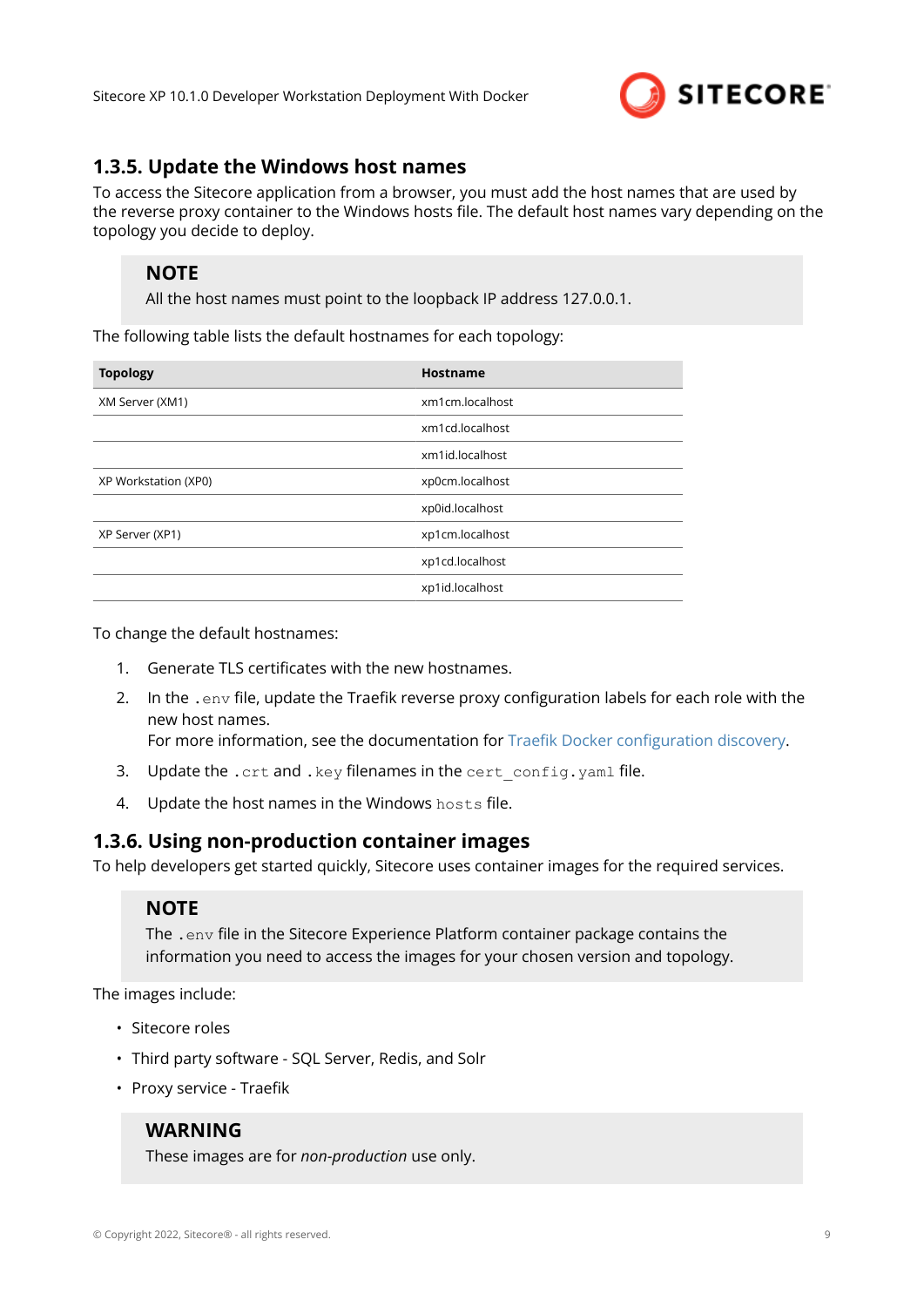

The non-production images are not supported by Sitecore in a production environment. The non-production services do not follow the recommended best practices for hosting a production environment and should not be considered as a basis for production environments.

Sitecore uses non-production Docker images for Microsoft SQL Server, Apache Solr, traefik from Traefik Labs, and RedisLabs Redis that are only for use on developer workstations. These images are preloaded with the required database and search configurations specific to each product and are designed to facilitate rapid deployment.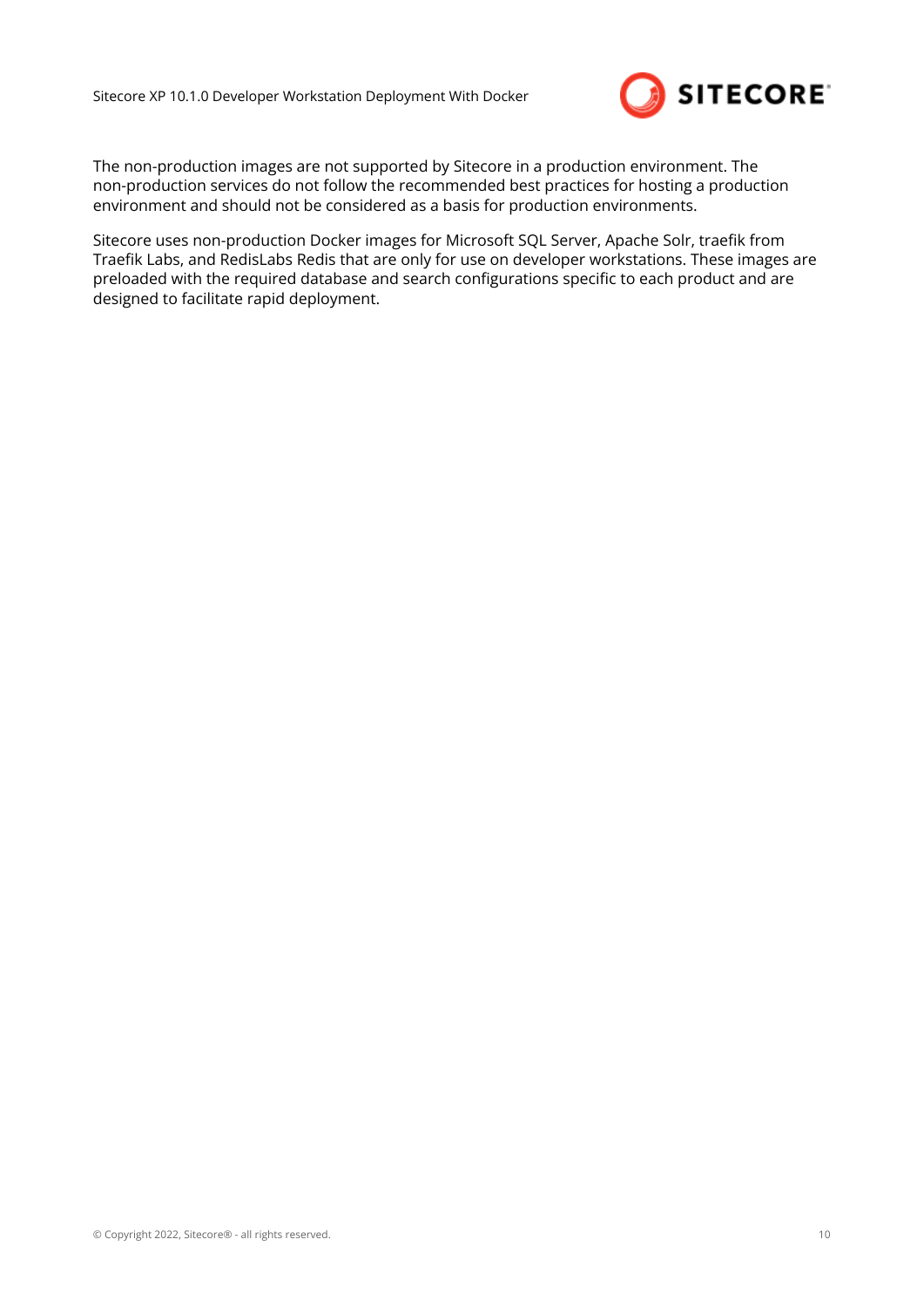

# <span id="page-10-0"></span>**2. Deploy a workstation**

You use Docker for Windows to deploy the Sitecore Experience Platform (SXP) container packages.

To deploy an SXP developer workstation on containers:

- 1. In Docker for Windows, [switch to Windows container mode](https://docs.docker.com/docker-for-windows/#switch-between-windows-and-linux-containers).
- 2. Download the SXP Container Deployment Package from the [Sitecore download pagel](https://dev.sitecore.net/Downloads/Sitecore_Experience_Platform.aspx) and extract it to a folder on your local workstation. Navigate to the compose\<windows version>\<topology> folder for the topology that you want to deploy, for example, compose\ltsc2019\xp1.
- 3. In the topology folder, open the environment configuration file  $\epsilon_{\text{env}}$  in a text editor. Update all the environment variables with the appropriate values. The variables include passwords, encryption keys, certificates, and the Sitecore license file. For more information, see the [Environment variable list.](#page-15-0)
- 4. To generate the required TLS reverse proxy certificates, execute the PowerShell script in [Generate TLS/SSL certificates for reverse proxy.](#page-14-0)
- 5. Install the self-signed root authority certificate that you just generated in the local Trusted Root Certification Authority certificate store on your local computer. The generated root certificate path is ./traefik/certs/rootca.crt.
- 6. In the Windows console, go to the folder that the docker-compose.yml file is in and run the following Docker Compose command:

docker-compose.exe up --detach

Docker Compose pulls all the required images from the Sitecore Container Registry, creates the required Docker network configuration, and deploys all the containers to the local environment.

#### **NOTE**

The required images include Sitecore roles and third party services for your chosen topology.

When the deployment is successfully completed, the Docker Compose command exits.

7. To check the Docker container status, run the following command:

docker-compose.exe ps

This command generates a list of all the containers and their current status.

- 8. When the status of all the containers is listed as *healthy*, open a browser and enter the URL for the content management instance. The default URLs for the XP0 topology are:
	- https://xp0cm.localhost
	- https://xp0cd.localhost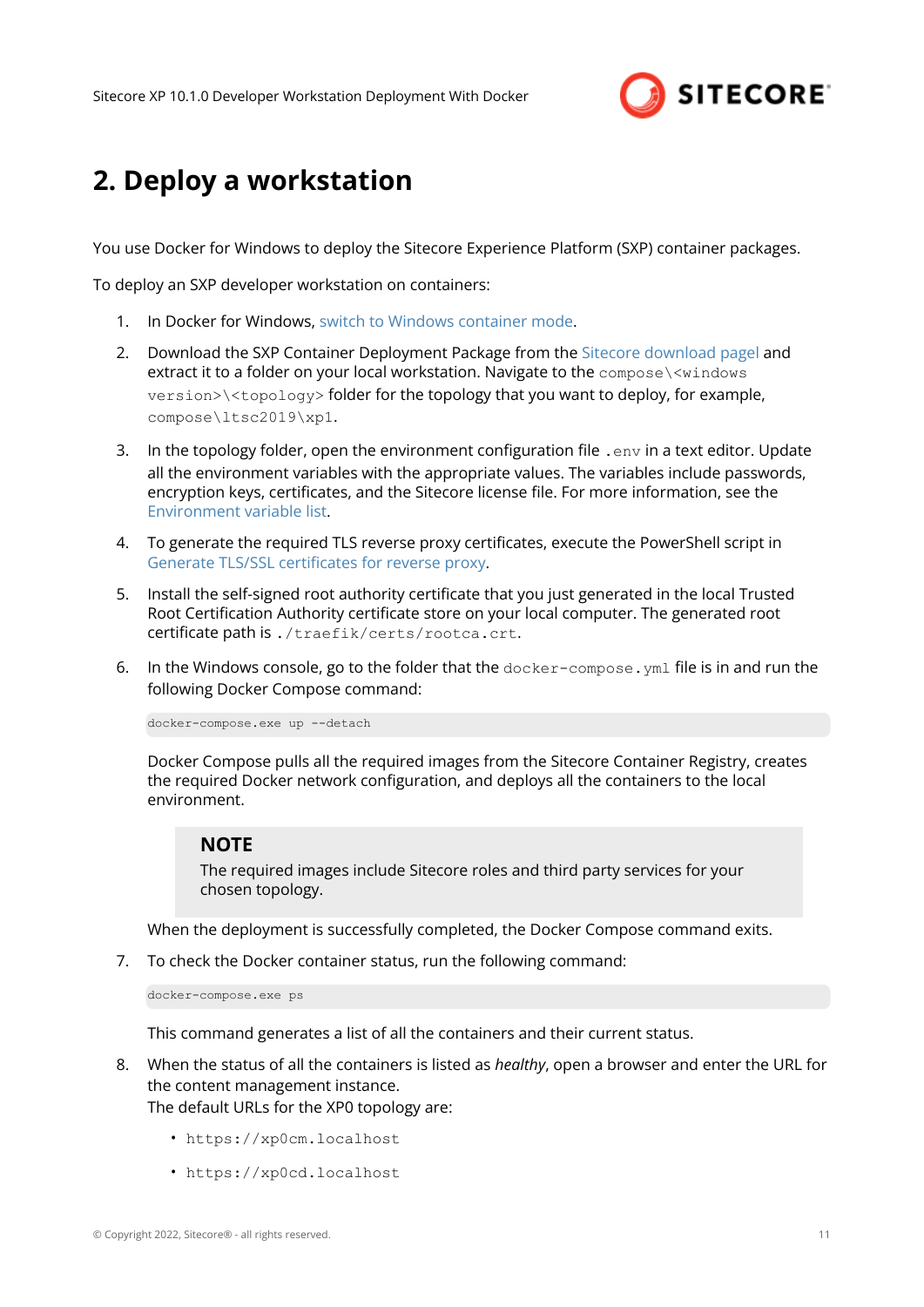

<span id="page-11-0"></span>You can find the default host names for the other topologies in the [Update the](#page-8-0) [Windows host names](#page-8-0) topic.

The content management and content delivery instances use the HTTPS protocol on port 443. If this port is in use by another process, you get an error message.

9. Login to the Sitecore admin section and verify that there are no errors in the Sitecore logs.

# **2.1. Rebuild the search indexes**

When the deployment is done, you must rebuild the search indexes.

To rebuild the search indexes:

- 1. On the Sitecore Launchpad, open the Control Panel.
- 2. In the **Indexing** section, click **Populate Solr Managed Schema**.
- 3. In the **Schema Populate** dialog box, click **Select All**, then click **Populate**. Wait for the process to finish.
- 4. On the Control Panel,cewasIn the **Indexing** section, click **Indexing Manager**.
- 5. In the **Indexing Manager** dialog box, click **Select All**, then click **Rebuild**.

# **2.2. Deploy custom modules**

For Sitecore components, by default, you deploy only the Solr collections and dacpacs included in the platform. In Sitecore 10.1 and later versions you can also deploy custom modules.

If the module you want to deploy requires database updates and/or custom Solr collections, you might need to build a new layer on top of the  $msal-init$  and/or  $solr-init$  images.

## **2.2.1. Add database updates to a module**

To add database updates to a module:

- 1. Build a new layer on top of the mssql-init image.
- 2. In your build-script, add a command for the following action:
	- Copy the module dacpacs from the module asset image into the  $c:\mod 1$  name data folder for the new image.

## **2.2.2. Add Solr collections to a module**

To add Solr collections to a module: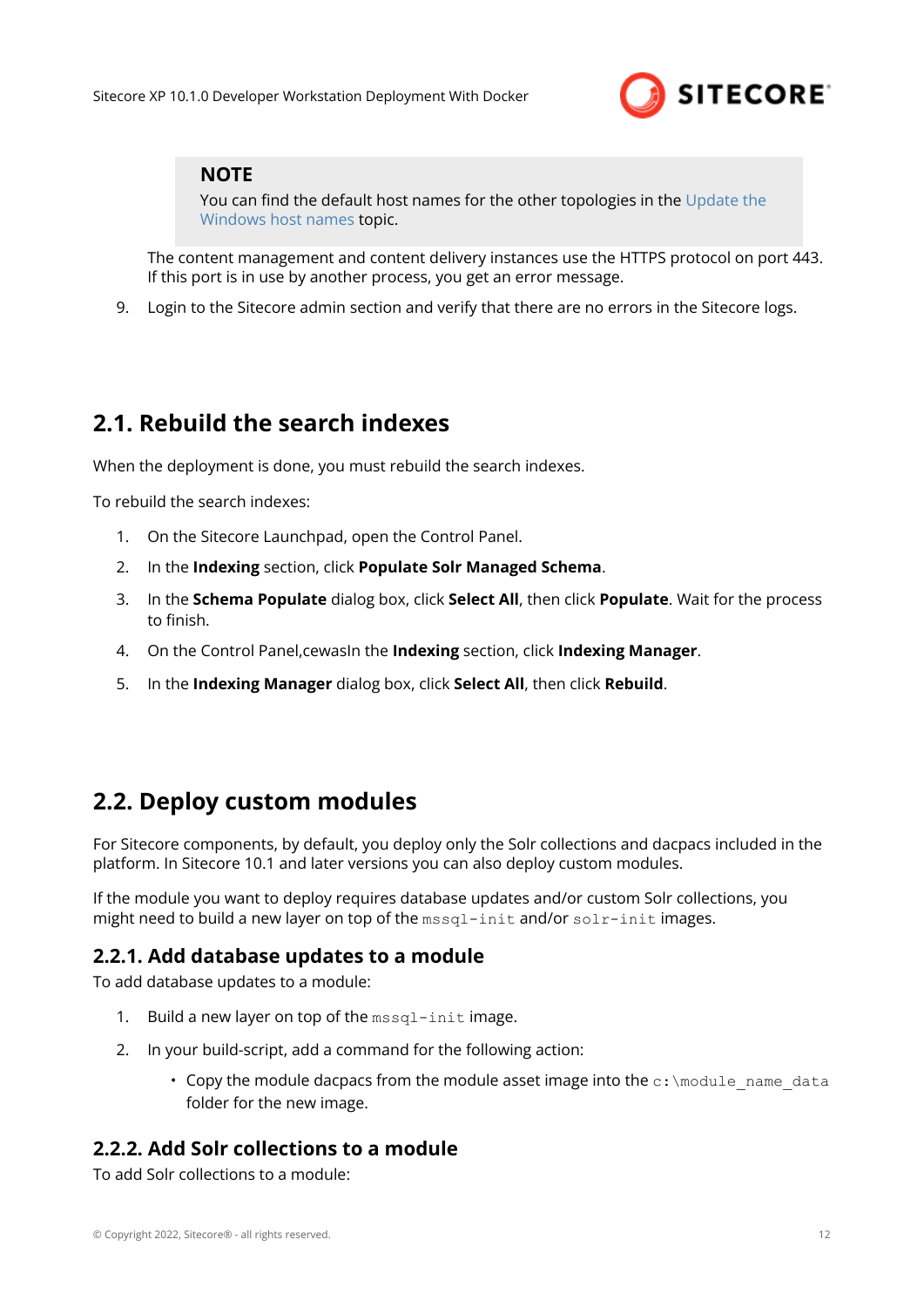

- <span id="page-12-0"></span>1. Build a new layer on top of the solr-init image.
- 2. Add the Solr collections module configuration files from the module assets image to the c:\data folder.

You must use the JSON file format for collections. If the module name is sxa, you can, for example, name the Solr collections file cores-sxa.json.

# **2.3. Removing the Docker environment**

With [Docker Compose commands](https://docs.docker.com/compose/reference/), you can stop, resume, or remove a workstation environment.

The basic commands are:

• To stop a Docker Compose environment without removing its contents:

docker-compose.exe stop

• To resume a previously stopped Docker Compose environment:

docker-compose.exe start

• To remove a Docker Compose environment and all the non-mounted volumes:

docker-compose.exe down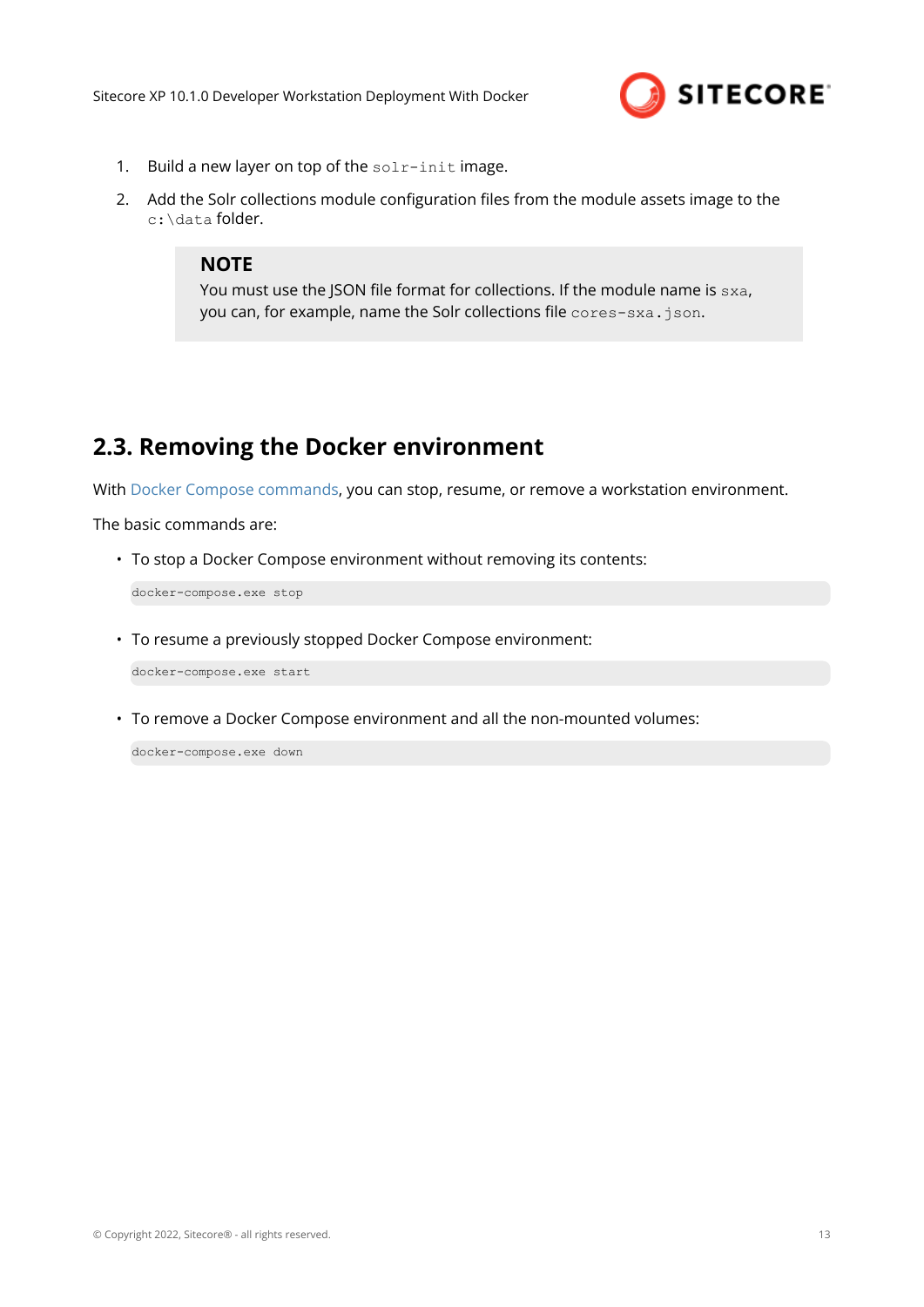

# <span id="page-13-0"></span>**3. Appendices**

This section contains additional information and helper functions to help you with deployment to Docker.

The topics include:

- Encode and compress the Sitecore license file
- [Create the Identity Server token signing certificate](#page-14-0)
- [Generate TLS/SSL certificates for reverse proxy](#page-14-0)
- [Environment variable list](#page-15-0)
- [Common issues](#page-16-0)

# **3.1. Encode and compress the Sitecore license file**

To compress the Sitecore license file and encode it to *Base64*:

1. Create a PowerShell command file, and enter the following function in it:

```
function ConvertTo-CompressedBase64String {
   [CmdletBinding()]
   Param (
     [Parameter(Mandatory)]
    [ValidateScript( {
         if (-Not ($_ | Test-Path) ) {
           throw "The file or folder $_ does not exist"
 }
         if (-Not ($_ | Test-Path -PathType Leaf) ) {
           throw "The Path argument must be a file. Folder paths are not allowed."
         }
         return $true
       })]
     [string] $Path
\rightarrow $fileBytes = [System.IO.File]::ReadAllBytes($Path)
   [System.IO.MemoryStream] $memoryStream = New-Object System.IO.MemoryStream
   $gzipStream = New-Object System.IO.Compression.GzipStream $memoryStream, ([IO.Compression.CompressionMode]::Compress)
   $gzipStream.Write($fileBytes, 0, $fileBytes.Length)
   $gzipStream.Close()
   $memoryStream.Close()
   $compressedFileBytes = $memoryStream.ToArray()
   $encodedCompressedFileData = [Convert]::ToBase64String($compressedFileBytes)
   $gzipStream.Dispose()
   $memoryStream.Dispose()
   return $encodedCompressedFileData
}
```
2. Run the PowerShell command file, specifying the path to the license file in the Path parameter. For example: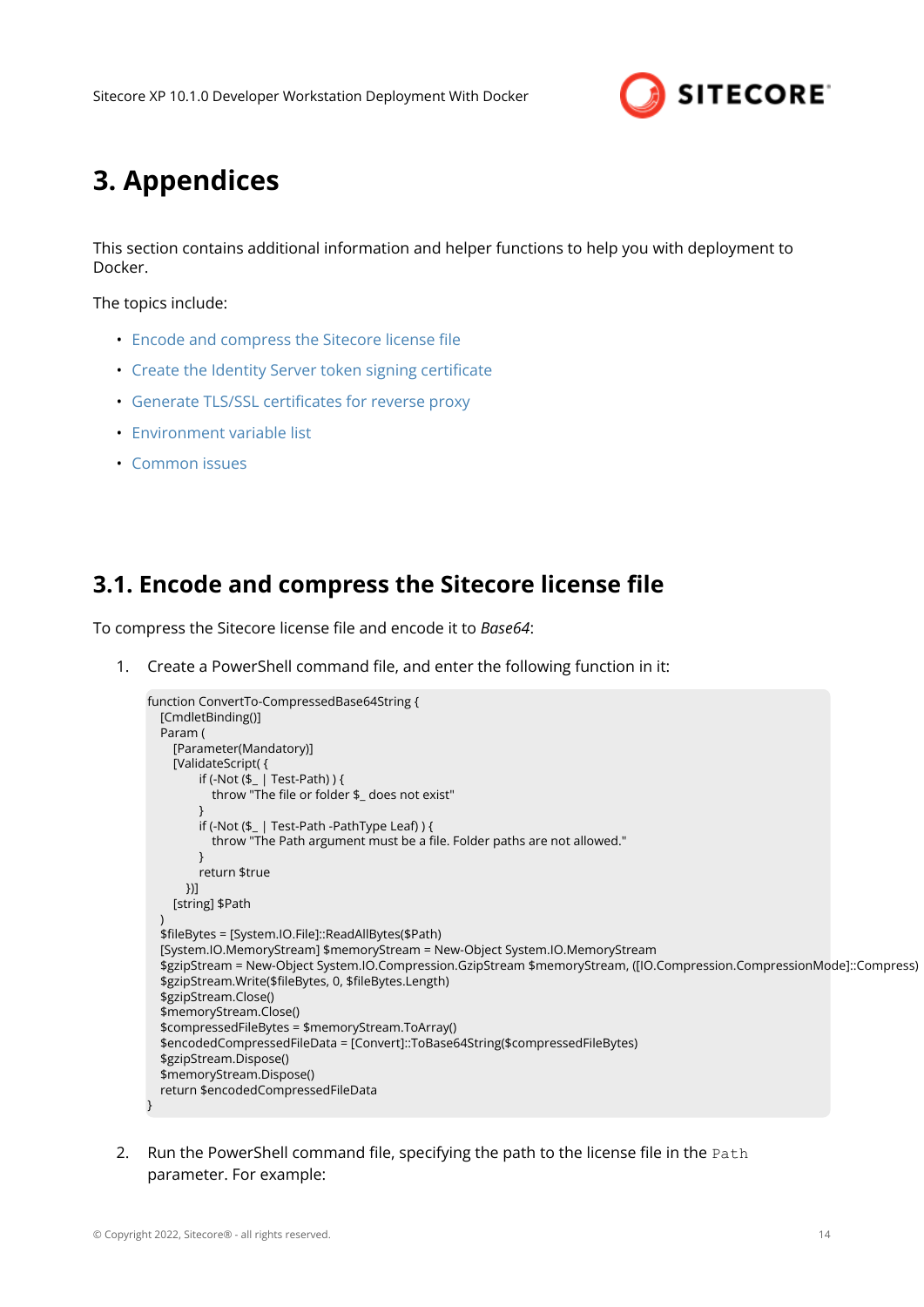

<span id="page-14-0"></span>ConvertTo-CompressedBase64String -Path .\license.xml

3. In the .env file, enter the resulting string into the SITECORE LICENSE variable.

### **NOTE**

Before pasting the resulting license string into the . env file, make sure that there are no line breaks ( $\ln$ ) in the string.

# **3.2. Create the Identity Server token signing certificate**

To create the Identity Server token signing certificate:

• Use the following PowerShell script:

```
$newCert = New-SelfSignedCertificate -DnsName "localhost" -FriendlyName "Sitecore Identity 
Token Signing" -NotAfter (Get-Date).AddYears(5)
Export-PfxCertificate -Cert $newCert -FilePath .\SitecoreIdentityTokenSigning.pfx -Password 
(ConvertTo-SecureString -String "Test123!" -Force -AsPlainText)
[System.Convert]::ToBase64String([System.IO.File]::ReadAllBytes((Get-
Item .\SitecoreIdentityTokenSigning.pfx))) | Out-File -Encoding
```

```
ascii -NoNewline -Confirm -FilePath .\SitecoreIdentityTokenSigning.txt
```
# **3.3. Generate TLS/SSL certificates for reverse proxy**

To generate the TLS/SSL certificates that are required by the Traefik reverse proxy container:

- 1. Open a Windows Command Prompt with Administrator rights.
- 2. Navigate to the folder containing the docker-compose.yml file.
- 3. Run the following commands one by one:

#### **NOTE**

This example uses the default filenames for the XM1 topology for the generated .crt and .key files, for example, xm1cm.localhost.crt. The filenames are found in the compose\<version>\<topology>\traefik\config\dynamic\cert\_confi g.yaml file. If you use other filenames than the defaults for your topology, you must update the filenames in the cert config.yaml file.

IF NOT EXIST mkcert.exe powershell Invoke-WebRequest https://github.com/FiloSottile/ mkcert/releases/download/v1.4.1/mkcert-v1.4.1-windows-amd64.exe -UseBasicParsing -OutFile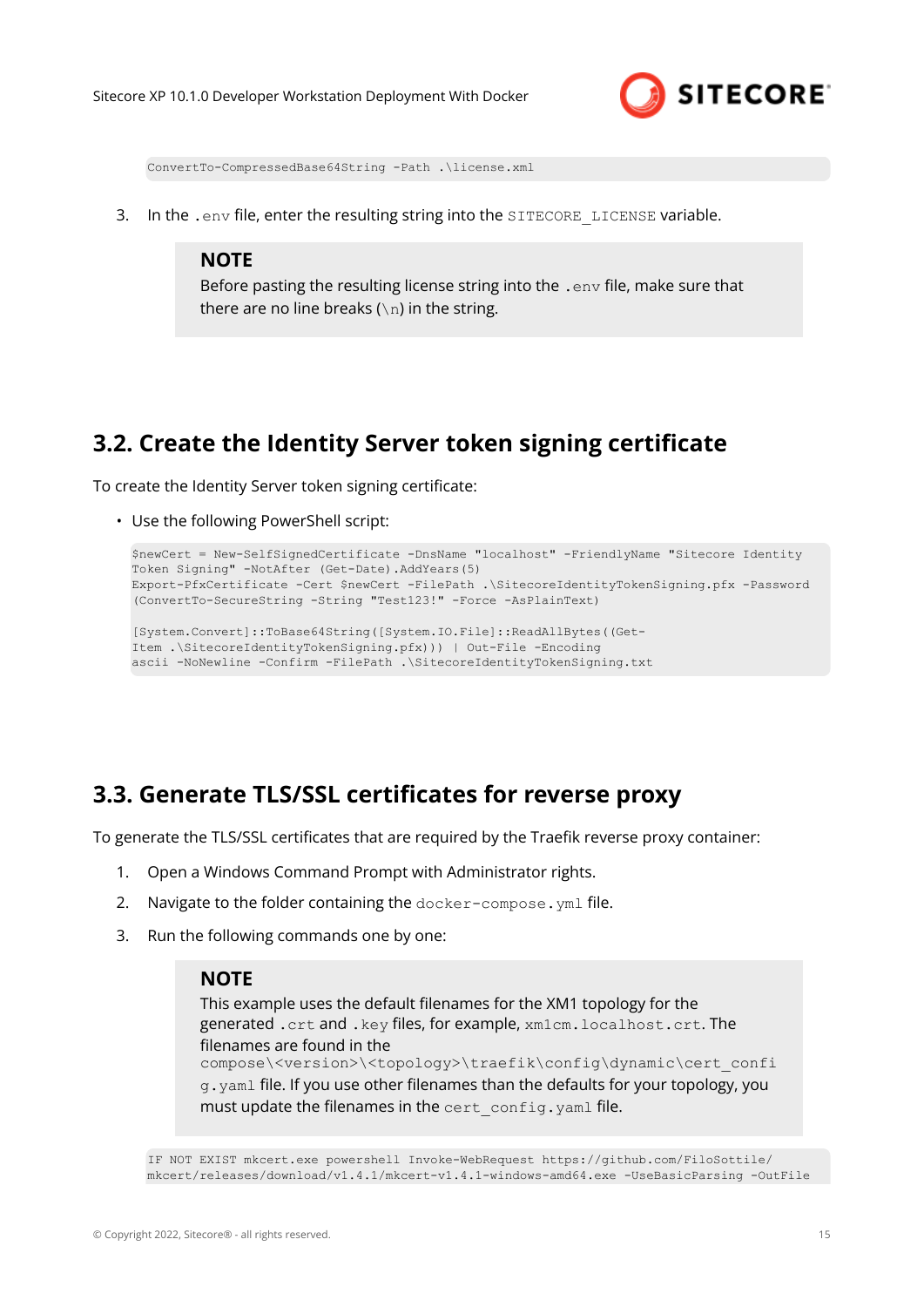

<span id="page-15-0"></span>

| mkcert.exe                                                                                                           |  |
|----------------------------------------------------------------------------------------------------------------------|--|
| mkcert -install                                                                                                      |  |
| del /Q /S traefik\certs\*                                                                                            |  |
| mkcert -cert-file traefik\certs\xmlcm.localhost.crt -key-file<br>traefik\certs\xm1cm.localhost.key "xm1cm.localhost" |  |
| mkcert -cert-file traefik\certs\xmlid.localhost.crt -key-file<br>traefik\certs\xmlid.localhost.key "xmlid.localhost" |  |
| mkcert -cert-file traefik\certs\xmlcd.localhost.crt -key-file<br>traefik\certs\xmlcd.localhost.key "xmlcd.localhost" |  |

The first time the mkcert utility runs, it might prompt you to install the generated self-signed root certificate authority.

# **3.4. Environment variable list**

The following table describes the environment variables and lists their default values.

| Variable name            | <b>Default value</b>      | <b>Description</b>                                                        |
|--------------------------|---------------------------|---------------------------------------------------------------------------|
| SITECORE DOCKER REGISTRY | scr.sitecore.com/<br>sxp/ | Sitecore container registry                                               |
| SITECORE VERSION         | 10.1.0-ltsc2019           | Image tag with the version to<br>be pulled from the container<br>registry |
| SITECORE ADMIN PASSWORD  |                           | Sitecore application<br>administrator password                            |
| SQL SA PASSWORD          |                           | SQL Server administrator<br>password                                      |
| REPORTING API KEY        |                           | Symmetric key used to access<br>the Sitecore XDB Processing<br>Service.   |
|                          |                           | Length: 64-128 characters                                                 |
| TELERIK ENCRYPTION KEY   |                           | Symmetric key used by the<br>Telerik web controls.                        |
|                          |                           | Length: 64-128 characters                                                 |
| SITECORE_IDSECRET        |                           | Shared secret between the<br>Identity Server and client roles.            |
|                          |                           | Length: 64 characters                                                     |
| SITECORE ID CERTIFICATE  |                           | Identity Server certificate used<br>to encrypt data                       |
|                          |                           | (See Create the Identity Server<br>token signing certificate)             |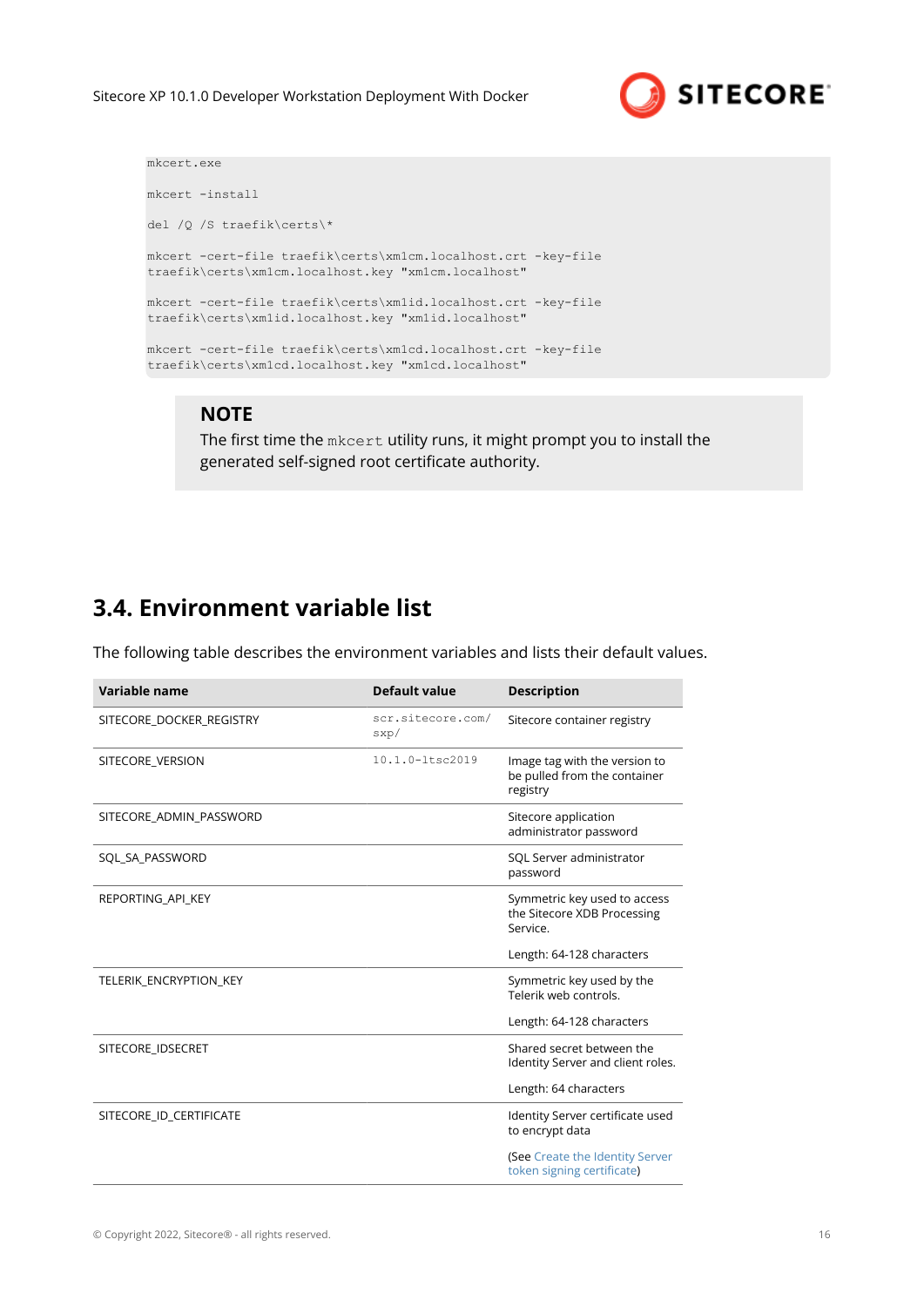

<span id="page-16-0"></span>

| Variable name                          | Default value | <b>Description</b>                                                                                                                                  |
|----------------------------------------|---------------|-----------------------------------------------------------------------------------------------------------------------------------------------------|
| SITECORE ID CERTIFICATE PASSWORD       |               | Password to open the Identity<br>Server certificate                                                                                                 |
| SITECORE_LICENSE                       |               | License file content converted<br>to GZIP Compressed and<br>Base64 encoded string                                                                   |
|                                        |               | (See Encode and compress the<br>Sitecore license file)                                                                                              |
| <b>ISOLATION</b>                       | default       | Override for Docker isolation<br>level                                                                                                              |
|                                        |               | (Possible values: default,                                                                                                                          |
|                                        |               | hyperv, process)                                                                                                                                    |
| SOLR CORE PREFIX NAME                  | sitecore      | A common prefix for Solr core<br>names. If you use an existing<br>Solr deployment, you must<br>change this to your actual Solr<br>core name prefix. |
| MEDIA REQUEST PROTECTION SHARED SECRET |               | Shared secret. You must<br>change this to a random string.<br>Do not use the default value.                                                         |

# **3.5. Common issues**

This section lists some common issues related to the installation of a Developer Workstation with containers, along with proposed solutions.

## **3.5.1. I cannot upload a Translations file to the website root folder**

If the **Upload Files** dialog hangs during the upload operation, it writes the following errors to the log file:

```
ERROR Could not save posted file: ja-JP.xml
Exception: System.UnauthorizedAccessException
Message: Access to the path 'C:\inetpub\wwwroot\ja-JP.xml' is denied.
```
This happens because the **Import language** dialog box uploads translations files to the website root folder by default and for security reasons *Write* access is denied for the website root folder.

The upload folder, however, has *Write* access enabled. To resolve this issue, upload the translations files to the upload folder.

To upload a translations file:

1. In the **Open Language File** dialog box, select the upload folder and then click **Upload**.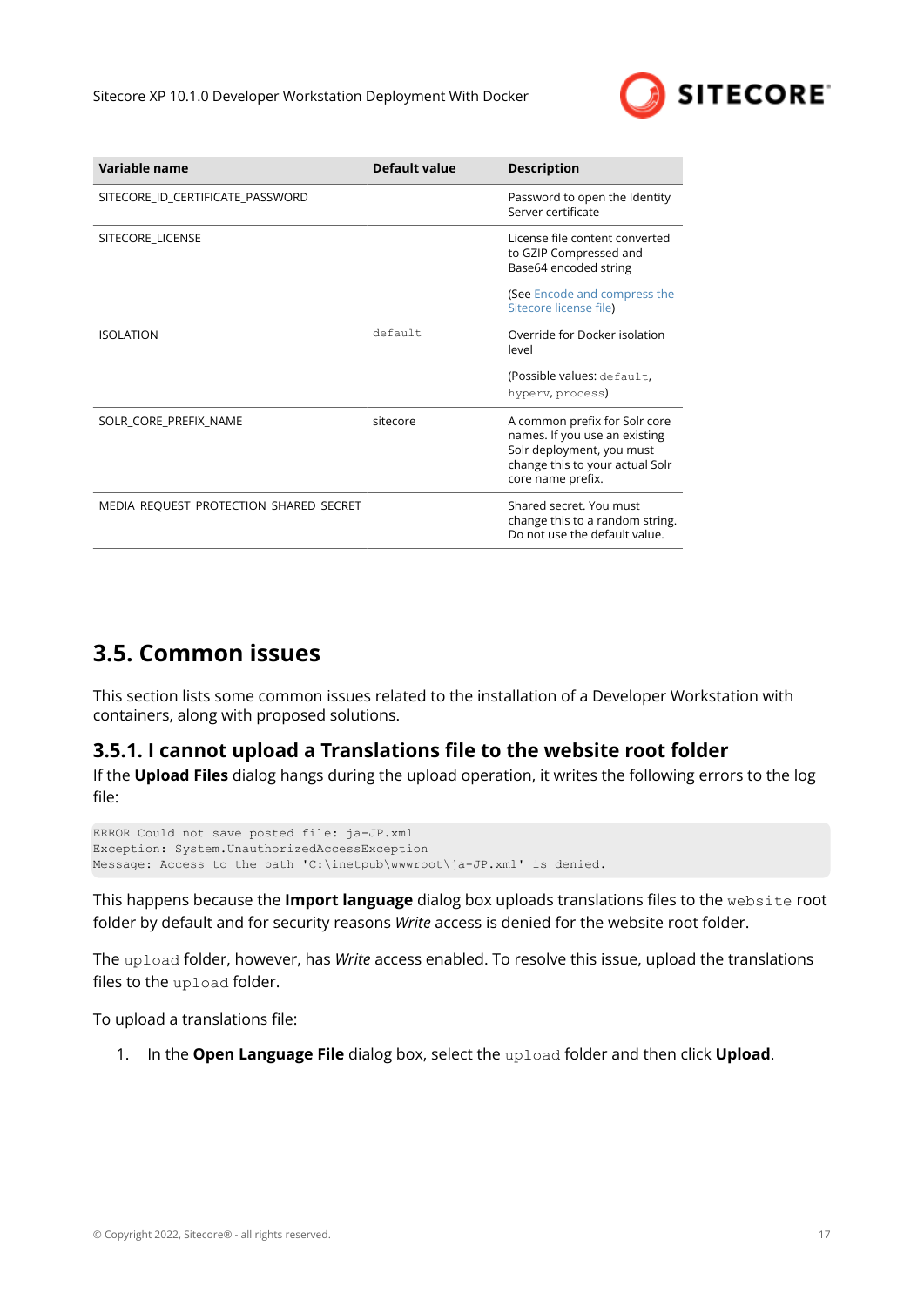

<span id="page-17-0"></span>

| Open Language File<br>Select the language file that you want to open. |      |        |
|-----------------------------------------------------------------------|------|--------|
| App_Browsers                                                          |      |        |
| $\triangleright$ $\blacksquare$ App_Config                            |      |        |
| $\triangleright$ $\blacksquare$ App_Data                              |      |        |
| $\triangleright$ $\blacksquare$ bin                                   |      |        |
| $\triangleright$ $\blacksquare$ layouts                               |      |        |
| $\triangleright$ $\blacksquare$ sitecore                              |      |        |
| $\triangleright$ $\blacksquare$ sitecore modules                      |      |        |
| $\triangleright$ $\blacksquare$ sitecore_files                        |      |        |
|                                                                       |      |        |
| $\triangleright$ $\blacksquare$ temp                                  |      |        |
| $\triangleleft$ Upload                                                |      |        |
| <sup>o</sup> a ja-JP.xml                                              |      |        |
| $\triangleright$ $\blacksquare$ Views                                 |      |        |
| $\triangleright$ $\blacksquare$ xsl                                   |      |        |
| Default.aspx                                                          |      |        |
| default.css                                                           |      |        |
| And a default htm citadown                                            |      |        |
| /upload<br>Name:                                                      |      |        |
| Upload                                                                | Open | Cancel |

- 2. In the **Upload Files** dialog box, upload the translations file to the upload folder.
- 3. Import the translations file from the upload folder.

The translations xml file is saved to the Media library. You can delete it after you import the translations.

# **3.5.2. I can only see the main Sitecore log files for the Sitecore roles containers**

The LogMonitor tool collects the log files for containers. By default, it monitors the following log files:

- System event log error level entries
- IIS logs
- Primary Sitecore  $log log + t$  txt files for the Sitecore roles
- xConnect log xconnect-log-\*.txt files for the xConnect roles

Auxiliary Sitecore log files, such as for search, crawling, and publishing, are not monitored on Sitecore containers.

To see all the Sitecore log files for a Sitecore role container, you must create a Dockerfile with the corresponding role image and reconfigure the LogMonitor tool or replace the entire configuration file with the updated configuration.

To reconfigure the LogMonitor tool: